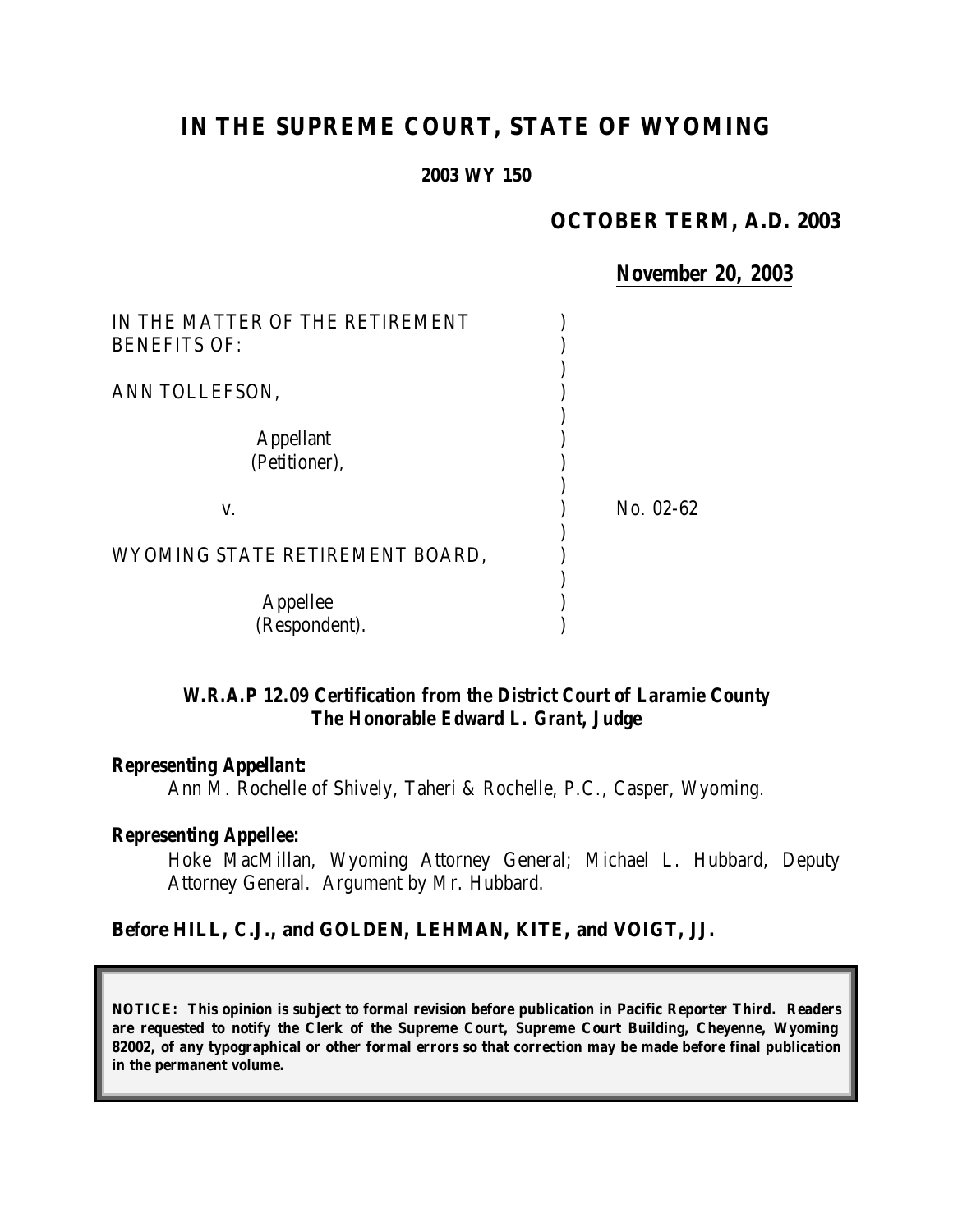## **GOLDEN**, Justice.

[¶1] In 1998, Natrona County School District Number One (the School District) decided to implement a performance based salary system for certain employees. These employees would receive a base salary and then potentially be eligible for additional incentive pay if they achieved certain performance goals. Ann Tollefson received several incentive payments under this program. The Wyoming Retirement System determined that these incentive payments were not salary, but rather constituted "bonus" payments and thus excluded them from the calculation of Tollefson's retirement benefits upon her retirement. Retirement benefits are calculated as a percentage of an employee's highest average salary for a certain number of years. The higher the average salary, the higher the retirement benefits. Thus, the decision of the Wyoming Retirement System to exclude the incentive payments lowered Tollefson's retirement benefit.

[¶2] Tollefson appealed to the Wyoming Retirement Board (the Board), which upheld the decision of the Wyoming Retirement System. Tollefson then appealed to district court, which certified the appeal to us pursuant to W.R.A.P.  $12.09$ .<sup>1</sup> We reverse the decision of the Board and remand with instructions to include the incentive payments in the calculation of Tollefson's retirement benefits.

#### **ISSUES**

[¶3] The parties agree the two issues before this Court are:

1. Did the Wyoming Retirement Board properly conclude that the *Performance Salary Awards* paid to Petitioner by Natrona County School District No. One do not constitute "salary" under Wyo. Stat. § 9-3-402(a)(xvi)?

2. Did the Wyoming Retirement Board properly conclude that the *Performance Salary Awards* paid to Petitioner by Natrona County School District No. One constitute "bonuses" as excluded by the Board's rules and regulations?

<sup>&</sup>lt;sup>1</sup> There seems to be some confusion as to whether the case was certified, or if only the questions were certified to this court. A review of the order of the district court makes clear that the district court was certifying the entire case pursuant to W.R.A.P. 12.09.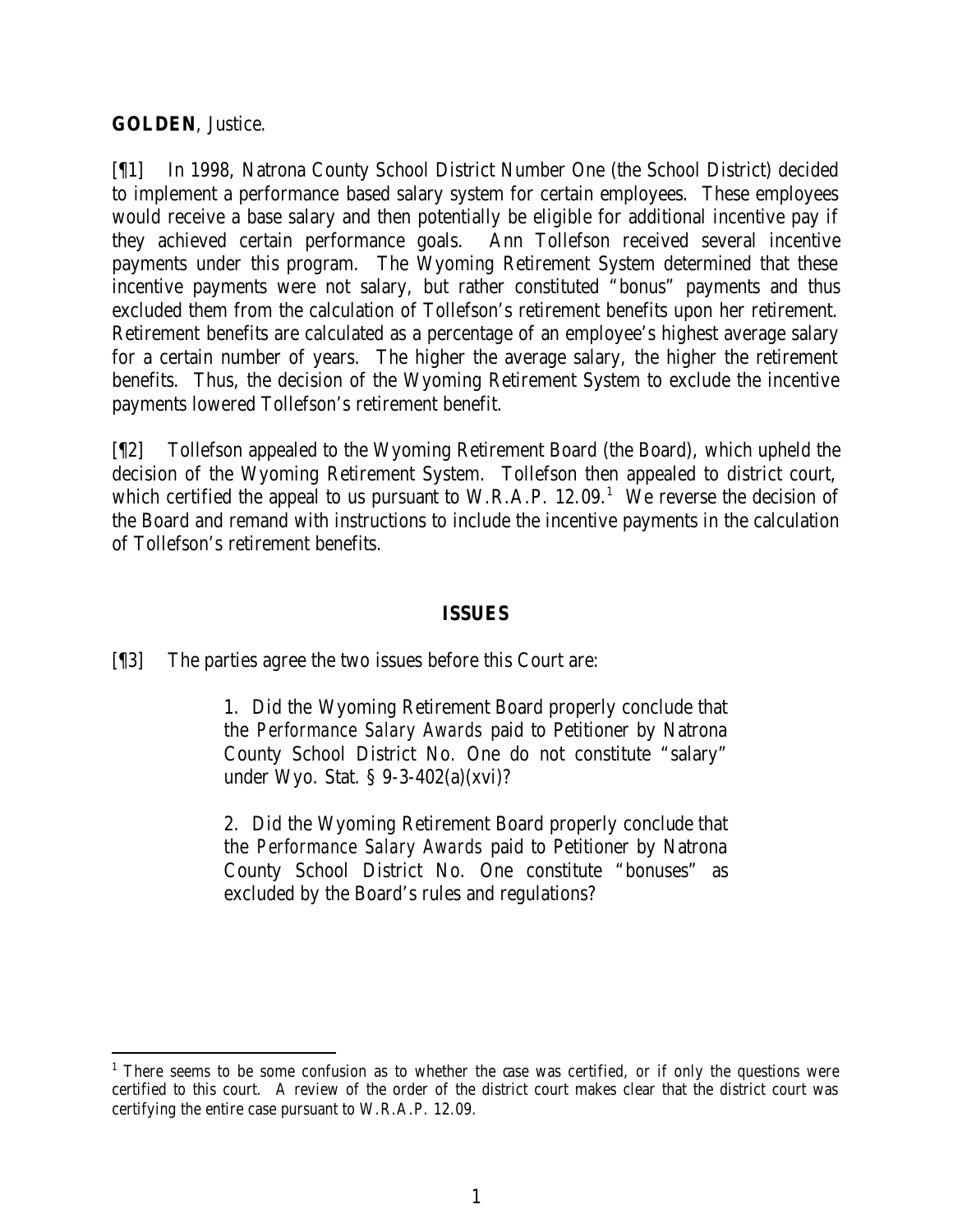## **FACTS**

 $[$ [14] This appeal is presented upon stipulated facts.<sup>2</sup> The pertinent facts as stipulated are as follows:

> 1. The Petitioner, Ann Tollefson, is a member of the Wyoming Retirement System and has been a member of the Wyoming Retirement System since August 26, 1963.

> 2. Ann Tollefson retired on July 1, 2000, from Natrona County School District No. One with 394 total months of service. The total months of service is not in dispute in this matter. Ms. Tollefson has been a teacher and an administrator during her career with the Wyoming public schools.

> 3. During the last three years of her career, 1997 through 2000, Ms. Tollefson was the Executive Director of School-Community Relations and Resource Development with Natrona County School District No. One. This is a "cabinet level" position.

> 4. In 1998, the Natrona County School District No. One Board of Trustees started a new compensation system called "performance pay" for cabinet level employees. This new compensation system was the first such system for any employees in Natrona County School District No. One. Similar systems have been established by Natrona County School District No. One for administrators other than cabinet level positions starting school year 1998-1999; teachers starting the school year 1999-2000; and classified employees to begin with school year 1999-2000. . . .

> 5. On May 30, 2000, Ann Tollefson filed an Application for Retirement with the Wyoming Retirement System. The Application selected Option 1 retirement, with an effective retirement date of July 1, 2000.

<sup>&</sup>lt;sup>2</sup> We note that Tollefson, on appeal, has included an affidavit explaining the correlation between the work plans, the requests for performance salary and the awarding of performance salary. The Board has objected to the introduction of what it considers to be new evidence at the appellate stage. There is record evidence that the affidavit was submitted to the Board. However, the affidavit is not included in the administrative record, and the findings of fact in the final order suggest that the Board did not consider the affidavit in reaching its determination. Therefore, this Court has not relied upon any information included in the affidavit in its review of this appeal.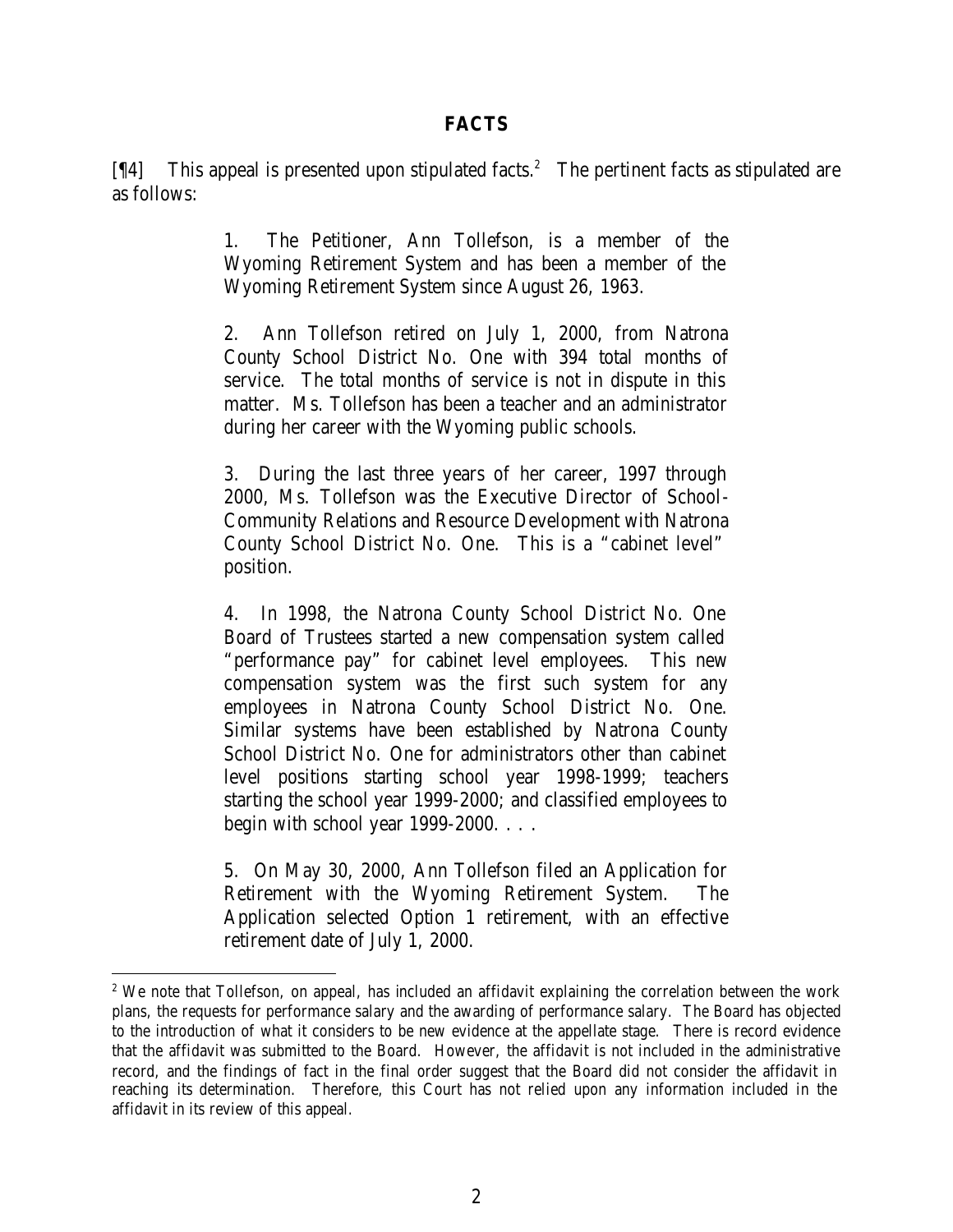\* \* \* \*

8. . . . B. In the calculation of Ann Tollefson's retirement benefit the Wyoming Retirement System did not include amounts that were refunded due to "unacceptable bonus" or "performance pay." . . .

\* \* \* \*

10. By letter dated February 2, 2000, the Wyoming Retirement System notified the Natrona County Schools of the return of the contributions paid on bonus pay for Ann Tollefson. . . .

11. By letter dated July 25, 2000, the Wyoming Retirement System notified the Natrona County Schools of the return of the contributions paid on "performance pay" for Ann Tollefson, as well as other employees. . . .

\* \* \* \*

25. It is the position of the Wyoming Retirement System that the Performance Pay received by Ann Tollefson in this matter is a "bonus" and under the rule does not meet the definition of "cash remuneration."

26. It is Ann Tollefson's position that "performance pay" received by Ann Tollefson is not a "bonus" under the applicable rule and meets the definition of "cash remuneration" in the statutes and the rules.

27. The performance salary compensation system initiated by the Natrona County School District No. One Board of Trustees is an ongoing, permanent system established to compensate all employees.

28. Not all employees who are eligible for "performance salary awards" receive them . . . . The Performance Salary Awards granted by Natrona County School District No. One vary with the performance of the individual employee as evaluated by the assigned evaluators.

29. Performance Salary Awards are an incentive to encourage employee performance in Natrona County School District No. One.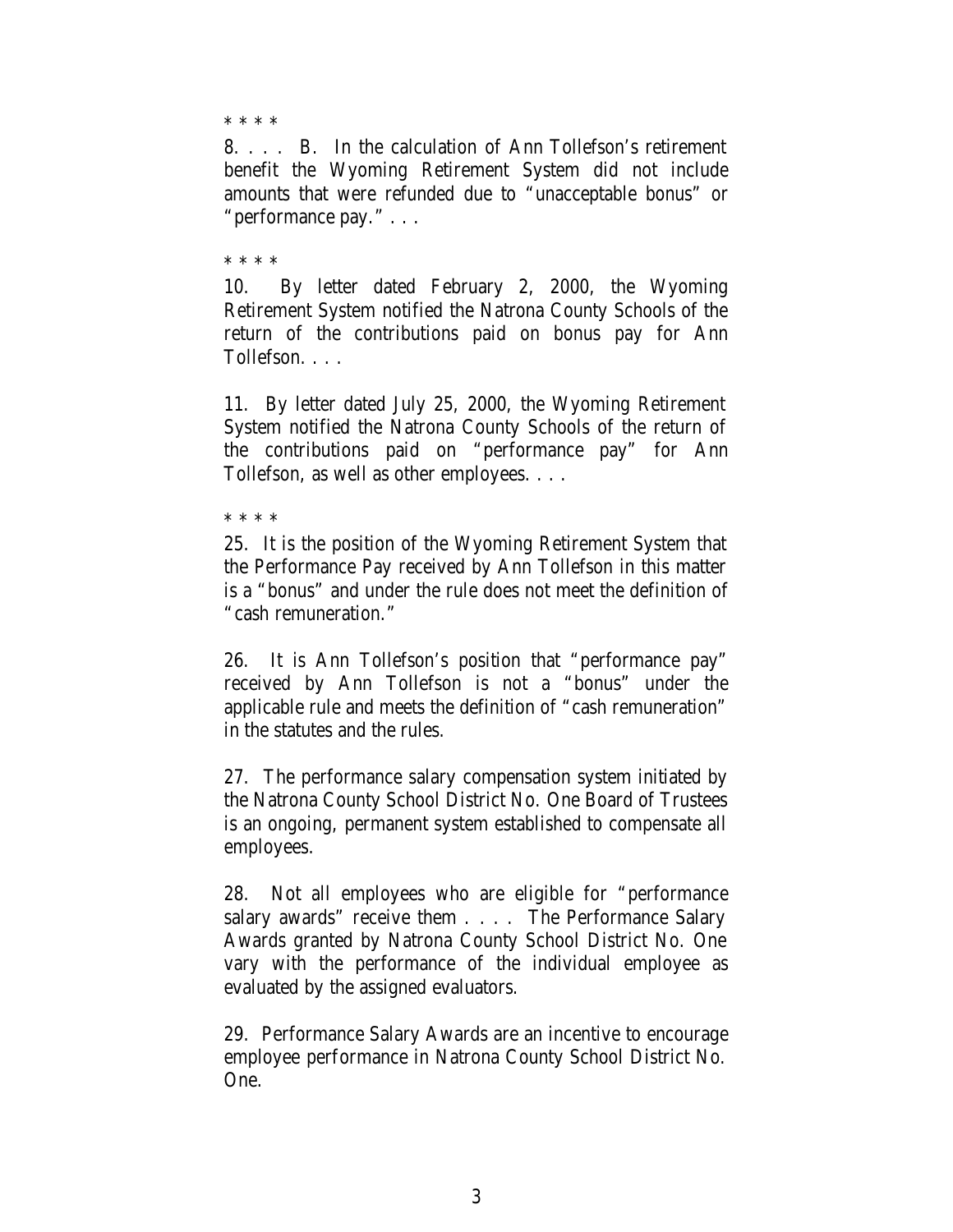[¶5] Attached to the Stipulation of Facts and incorporated therein are several documents. These documents help explain the compensation scheme implemented by the School District. The performance salary compensation system, as explained by the School District and reflected in employee contracts, entails the establishment of a Performance Salary Range (PSR) for each employee. The PSR essentially is a pay band. Employees are assigned a Basic Salary (BS) from within the PSR. The BS is the fixed annual salary and is the least annual compensation an employee can expect to receive during the year. In addition to the BS, the pay system provides for Performance Salary (PS). The PS is the difference between the BS and the top of the PSR. The BS and the PS together represent the maximum amount that an employee can earn in an annual period.

[¶6] As stated in Tollefson's employment contracts, the employee "may earn" a PS award not to exceed the difference between the employee's BS and the maximum of her PSR. Employees are evaluated four times a year to provide feedback on their performances and the Superintendent and the Board Compensation Sub-committee determine the PS award as a part of the second and fourth evaluation. As stated in the facts, the PS awards granted by the School District vary with the performance of the individual employee as evaluated by the assigned evaluators. Not all employees receive PS awards after evaluation. The School District, however, established a salary budget equal to the top of each employee's PSR.

[¶7] In its initial proposal, dated November 23, 1998, the School District explained the rationale for the performance pay system as follows:

> In years past, salaries for the Superintendent and Cabinet-level employees were based on an annually determined percentage increase added to the existing salary of each employee. It is the desire of the Board Chair and the Compensation Sub-Committee to dramatically change this previous compensation norm to one which emphasizes market standards, responsibility, and performance. It is believed that the Pilot Performance-Based Compensation Plan . . . provides a rationale and structure for compensation which addresses this premise. The two major goals of the proposed program are as follows:

1) to reward superior performance which produces improved opportunities and resources for students; and

2) to provide an incentive for executive administrators to achieve the goals and objectives of the District as established by the Board of Trustees.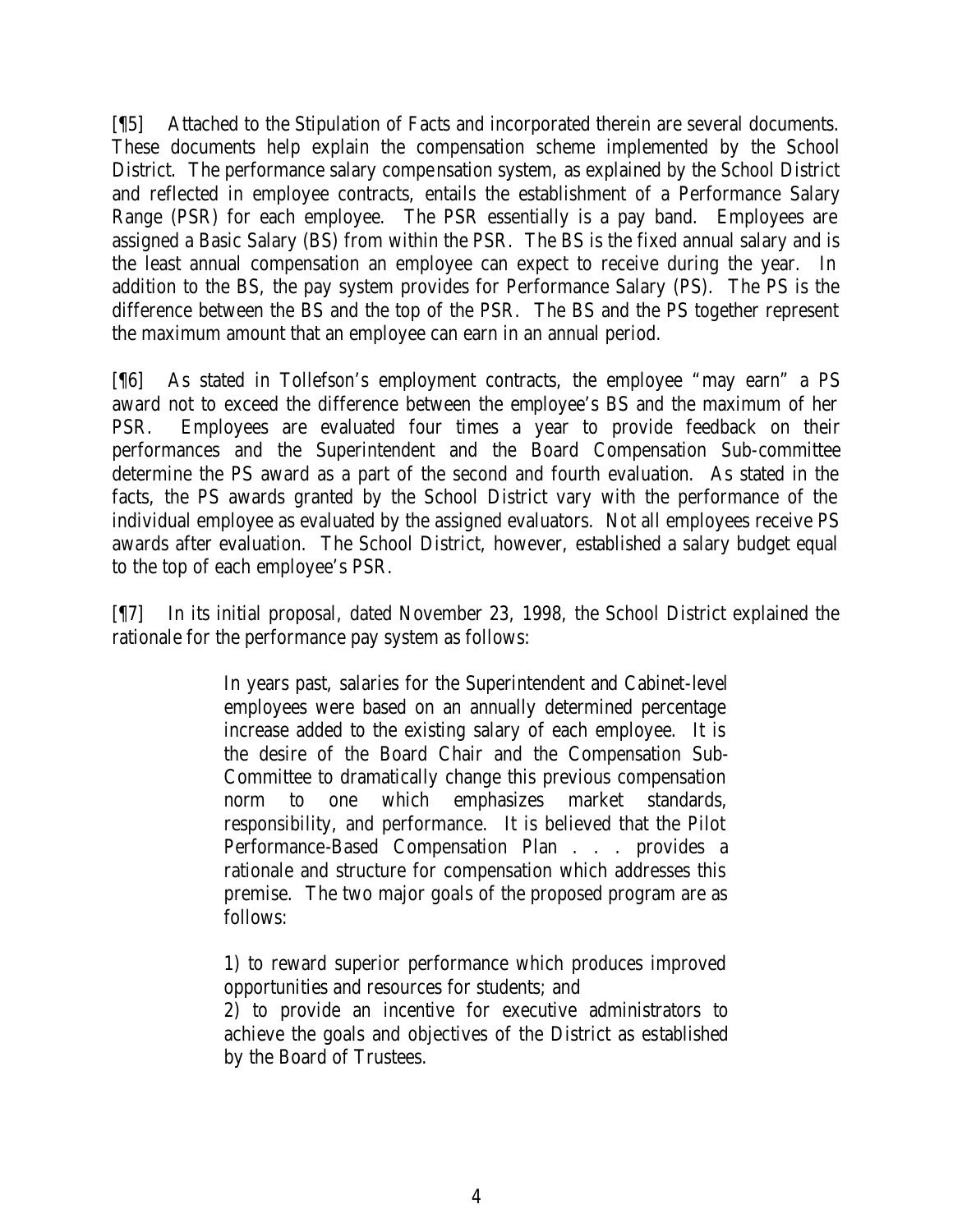By awarding compensation using a performance-based system, executive administrators will have a greater incentive to perform their jobs, both individually and collaboratively, at the highest level possible. . . .

In the Natrona County School District, where the focus is on innovation, choice, opportunity, and improving achievement, this departure from traditional security-based pay systems which determine salaries based solely on longevity, is an appropriate method to address compensation. The proposed program requires a deep level of trust and relationship between the Board and the executive staff. It also promotes a continuous dialogue about the [sic] providing the best educational program possible for District students and rewarding those who commit to high expectations and high performance.

Attached to the Stipulation of Facts are annual "Work Plans" and semi-annual "Reports to Request Performance Salary." The Reports specifically reference the Work Plans and indicate the status of each task identified in the respective work plan.

[¶8] Tollefson received four PS installments prior to her retirement. Tollefson paid contributions into the Wyoming Retirement System for both her BS and her PS. The Wyoming Retirement System returned her contributions for her PS declaring that the PS was bonus pay and therefore unacceptable retirement salary. When Tollefson retired, the Wyoming Retirement System refused to calculate the PS into the final average salary from which it determined the amount of retirement due Tollefson, again claiming that the PS constituted bonus pay which is excluded from salary calculations for the purpose of determining retirement benefits. Tollefson requested a hearing before the Board, which upheld the decision of the Wyoming Retirement System. Tollefson appealed that decision to the district court, which certified the appeal to this Court.

## **STANDARD OF REVIEW**

[¶9] On review of petitions for judicial review certified to this Court pursuant to W.R.A.P. 12.09, we invoke the same standard of review applicable to the district courts. We review administrative decisions in accordance with Wyo. Stat. Ann. § 16-3-114 (LexisNexis 2003):

> (c) To the extent necessary to make a decision and when presented, the reviewing court shall decide all relevant questions of law, interpret constitutional and statutory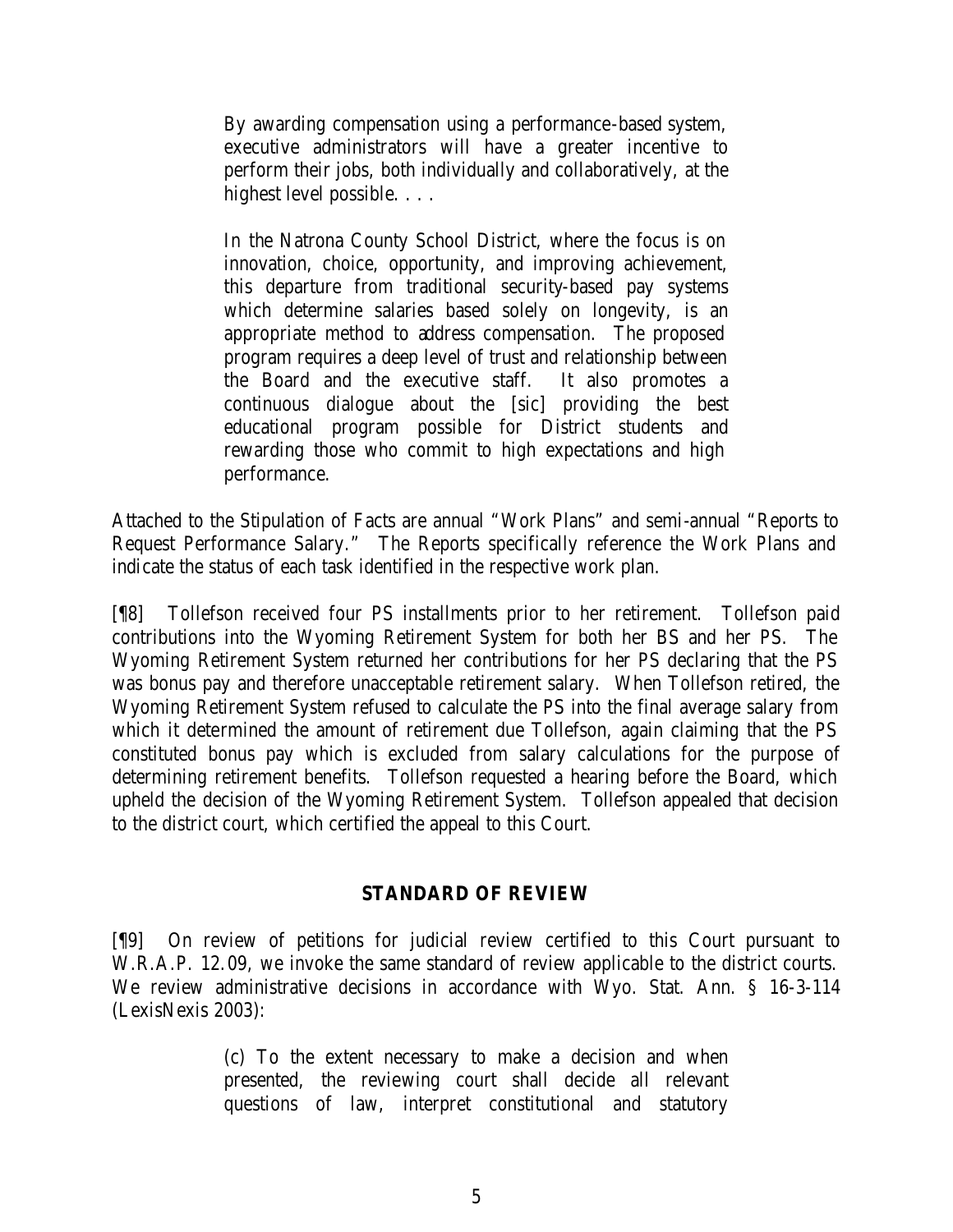provisions, and determine the meaning or applicability of the terms of an agency action. In making the following determinations, the court shall review the whole record or those parts of it cited by a party and due account shall be taken of the rule of prejudicial error. The reviewing court shall:

(i) Compel agency action unlawfully withheld or unreasonably delayed; and

(ii) Hold unlawful and set aside agency action, findings and conclusions found to be:

> (A) Arbitrary, capricious, an abuse of discretion or otherwise not in accordance with law;

> (B) Contrary to constitutional right, power, privilege or immunity;

> (C) In excess of statutory jurisdiction, authority or limitations or lacking statutory right;

(D) Without observance of procedure required by law; or

(E) Unsupported by substantial evidence in a case reviewed on the record of an agency hearing provided by statute.

Because this case was submitted upon stipulated facts, we are only concerned with the Retirement Board's conclusions of law. We review an agency's conclusions of law *de novo*. We affirm an agency's conclusions if the agency properly applied the correct rule of law to its findings of fact. *Texaco, Inc. v. State Bd. of Equalization*, 845 P.2d 398, 399 (Wyo. 1993). If, however, the agency applied the incorrect rule of law to its findings or if it improperly applied the correct rule of law to its findings, we correct the agency's errors. *Id*.; *see Elk Horn Ranch, Inc. v. Board of County Comm'rs, Crook County*, 2002 WY 167, ¶¶7-8, 57 P.3d 1218, 1222 (Wyo. 2002); *DC Production Service v. Wyo. Dep't of Employment*, 2002 WY 142, ¶¶6-7, 54 P.3d 768, 771 (Wyo. 2002) (Appellant "contends that the legal conclusions based on the factual findings are not in accordance with law. An agency's conclusion of law is entitled to no deference from this Court. We will affirm an agency's legal conclusion only if it is in accordance with the law.") "When the determination before us is a mixed question of fact and law, we defer to an agency's findings of basic fact but correct misapplication of the law to those facts. *Aanenson v. State ex rel. Wyo. Workers' Compensation Div.*, 842 P.2d 1077, 1080 (Wyo. 1992) (quoting *Union Pacific R.R. Co. v. State Bd. of Equalization*, 802 P.2d 856, 860-61 (Wyo. 1990))." *Antelope Valley Imp. v. State Bd. of Equalization*, 992 P.2d 563, 566 (Wyo. 1999).

[¶10] Likewise, to the extent this appeal involves mixed questions of law and fact: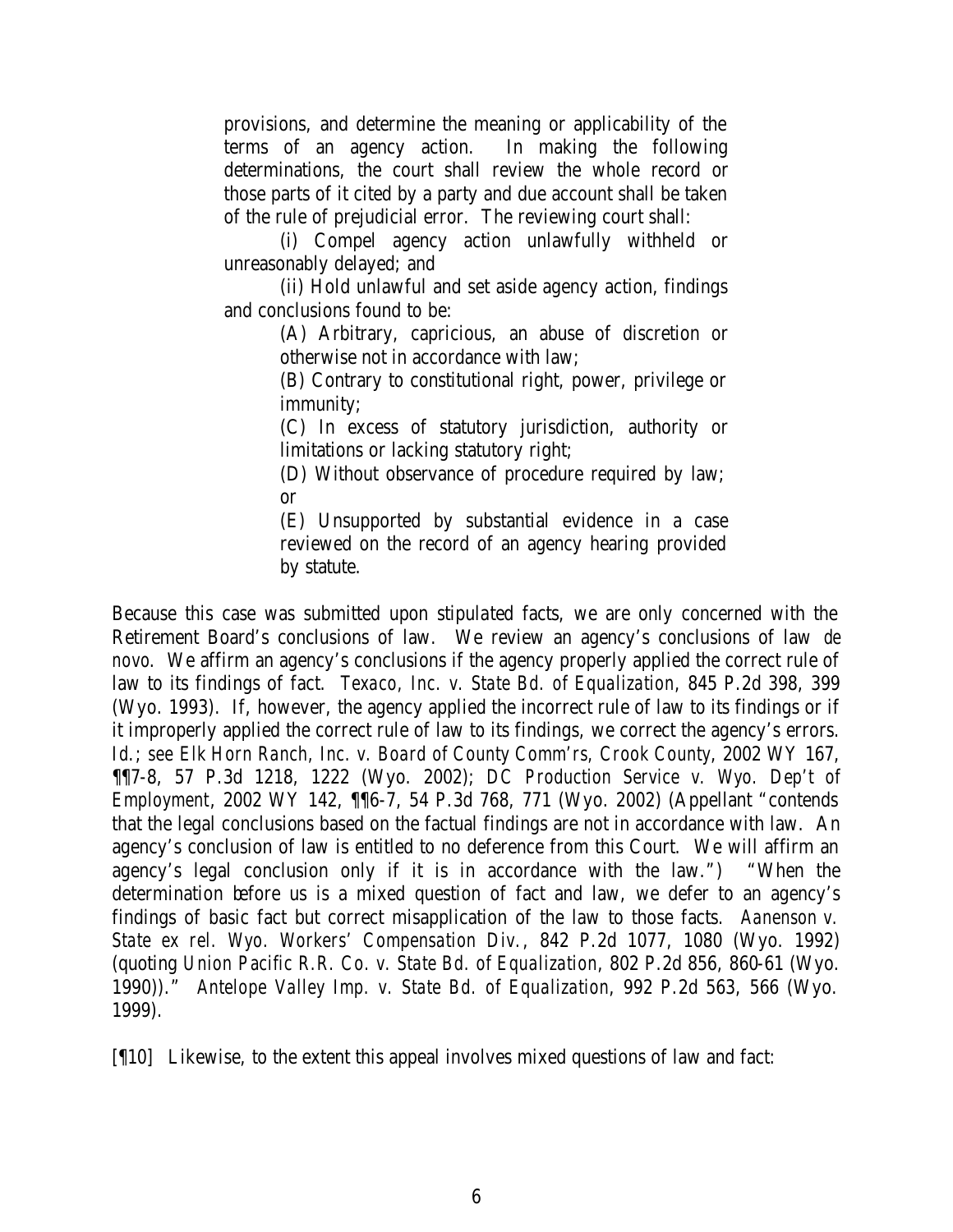When an agency's determinations contain elements of law and fact, we will not treat them as findings of fact. We extend deference only to agency findings of "basic fact." When reviewing a finding of "ultimate fact," we divide the factual and legal aspects of the finding to determine whether the correct rule of law has been properly applied to the facts. If the correct rule of law has not been properly applied, we do not defer to the agency's finding but correct the agency's error in either stating or applying the law.

*Union Pacific R.R. Co.,* 802 P.2d at 861.

# **DISCUSSION**

[¶11] Tollefson objects to the reduction in her retirement benefit caused by the exclusion of her PS awards from her salary by the Board. The legal question to be resolved is whether the PS awards received by Tollefson constitute "salary" for purposes of computing Tollefson's retirement benefit.

[¶12] The Wyoming Retirement Act defines "salary" in pertinent part as "cash remuneration paid to a member in a calendar year." Wyo. Stat. Ann. § 9-3-402(a)(xvi) (LexisNexis 2003). This Court defined "remuneration" in *Mowry v. State ex rel. Wyoming Retirement Bd.*, 866 P.2d 729 (Wyo. 1993):

> Black's Law Dictionary defines remuneration as "[r]eward; recompense; salary; compensation." Black's Law Dictionary at 1165 (5th ed. 1979). Each of the terms used to define "remuneration" are also defined in Black's as referring to payments made in exchange for something equivalent, such as services rendered. *Id*., at 1188, 1144, 1200, 256. Websters' Third New International Dictionary (1966) defines "remunerate" as: "1: to pay an equivalent for (as a service, loss or expense) 2: to pay an equivalent to (a person) for service, loss or expense," and defines "remuneration" as "remunerating." Thus, the plain and ordinary meaning of remuneration clearly contemplates payments made in return for something equivalent.

*Id*. at 731. In *Mowry*, this Court held that severance pay did not fall within the definition of salary because "definitions suggest that 'severance pay' is primarily gratuitous and, although it may be intended to partially alleviate the loss of employment, it is not an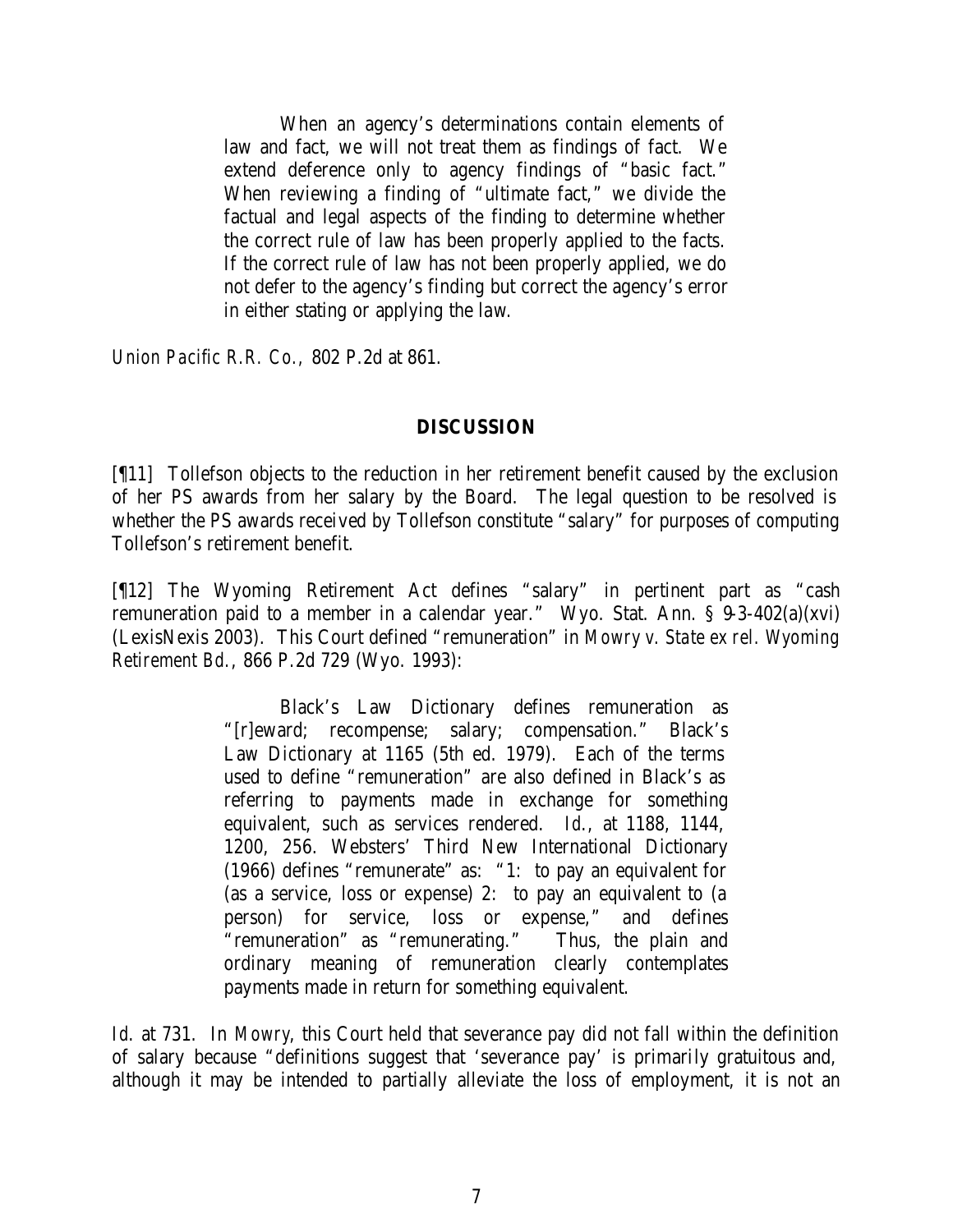attempt to equally compensate the employee for services rendered, losses suffered, or expenses incurred." *Id*.

[¶13] The Board has promulgated a rule defining "cash remuneration":

"Cash remuneration," as used in W.S.  $9-3-402(a)(xvi)$  for the purposes of contributions to the system and the determination of an employee's "highest average salary," means the compensation paid for services rendered to a participating employer, and includes: contributions required by W.S. 93-412; any salary reduction or salary deferral amounts under federal Internal Revenue Code Sections 125, 401(k), 403(b) or 457; any pay for administrative, sabbatical, annual, sick, vacation, or personal leave; any pay for compensatory time, provided that any such pay for compensatory time is made during the same calendar year in which the compensatory time is earned, and any retroactive compensation payments pursuant to court orders, arbitration awards, or litigation and grievance settlements. "Cash remuneration" does not include: fringe benefits such as payments for unused sick, personal or vacation leave; housing allowances; transportation expenses; early retirement incentive pay; severance pay; bonuses; medical insurance; workers' compensation benefits; disability insurance premiums or benefits; payments received by a member in lieu of previously employer-provided fringe benefits under an agreement between the member and participating employer entered into within sixty months before retirement; any other payment which may reasonably be construed to be a fringe benefit; or any payment made during any three-year period of employment which is deemed to increase highest average salary for the primary purpose of increasing a retirement benefit.

Wyo. Retirement Bd., *Rules,* ch. 8 § 1(a) (1996). According to this definition, any amount received as a "bonus" is excluded from the calculation of retirement benefits. "Bonus" is not defined by either statute or rule. The rule does not specifically address incentive pay or merit pay.

[¶14] The task before this Court is to construe the record evidence relating to Tollefson's employment to determine if PS awards are "payments made in return for something equivalent." Our focus is on the intent of Tollefson and the School Board with regard to the compensation scheme. Our appellate obligation is to interpret and construe contracts as a matter of law in order to shed light on the intention and understanding of the parties.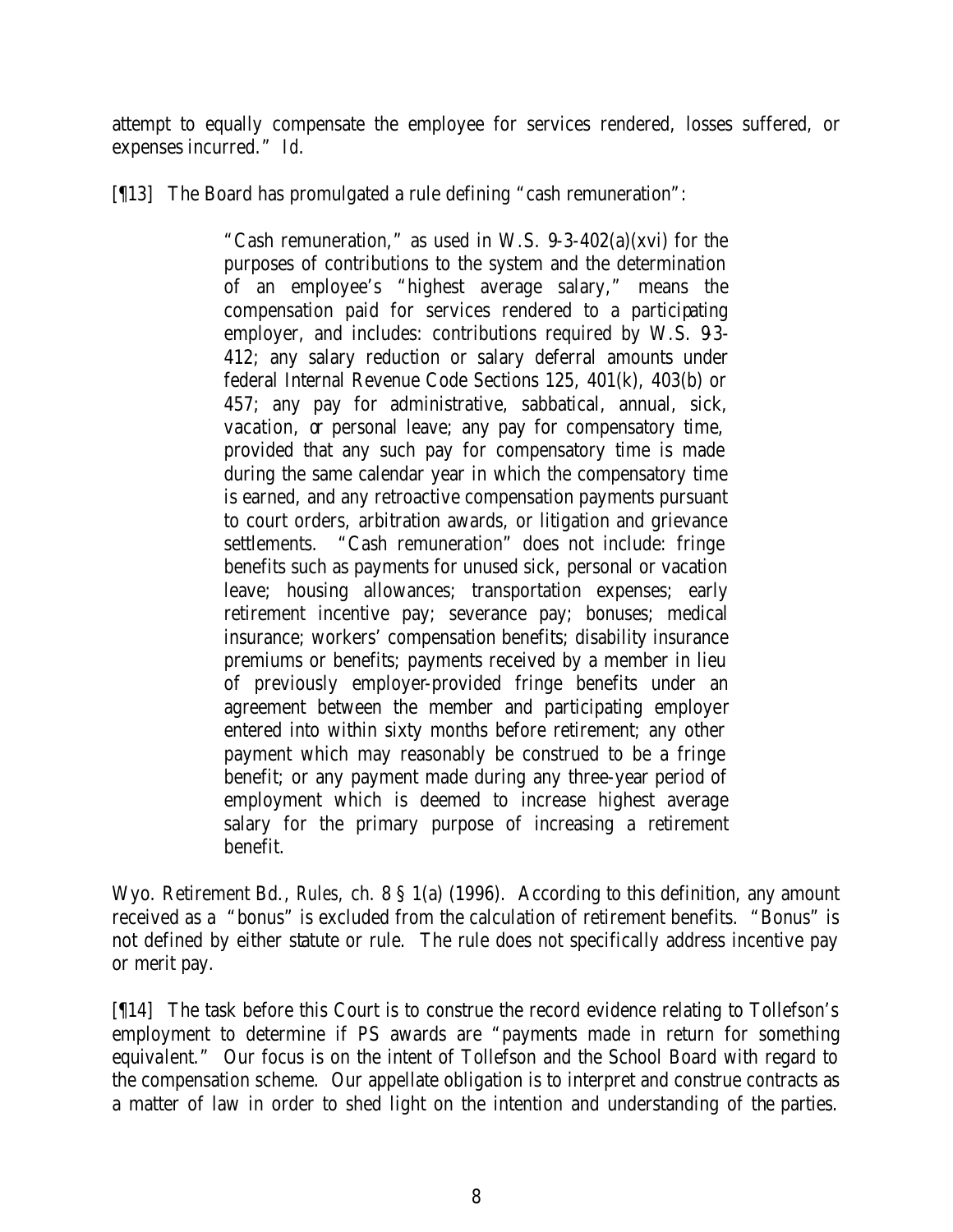*Amoco Production Company v. Stauffer Chemical,* 612 P.2d 463, 465 (Wyo. 1980) ("Our basic purpose in construing or interpreting a contract is to determine the intention and understanding of the parties.") Intention is determined from the words of the contract, if the language is clear and unambiguous, and we must consider the writing as a whole, taking into account the relationships between the various parts. *Id.* After reviewing the employment contract, the stipulated facts, and the other documents attached thereto, we conclude that PS is "salary" for retirement purposes. PS is a contractually integrated component of an employee's compensation for services rendered.

[¶15] It is stipulated that the School District implemented a performance based compensation system and that this system is an ongoing, permanent system established to compensate all employees. As noted above, the School District explained the compensation system in its initial proposal. The entire proposal speaks to changing the salary structure. The School District wanted to depart "from traditional security-based pay systems which determine salaries based solely on longevity." The School District wanted to create a compensation system that "emphasizes market standards, responsibility, and performance." The proposal says nothing about gratuitous bonuses; it speaks only to performance pay based upon the quality and timeliness of completion of standard work tasks. The proposal leaves no doubt that the School District intended its new compensation scheme to provide the method by which employees earn their complete salary based upon their performance.

[¶16] The Performance Based Compensation Plan as described by the School District in its original proposal is reflected in the language of Tollefson's employment contracts. The record contains two contracts of employment. The first contract was for the 1998-1999 school year, but it was not executed until April 1999 and was backdated to July 1, 1998. The second contract is for the 1999-2000 school year. It was executed in December 1999.<sup>3</sup> The language pertaining to salary is virtually identical in both contracts:

> The Administrator's Performance Salary Range will be \$55,000.00 (minimum) to \$75,000.00 (maximum). The Administrator's Basic Salary will be \$65,500.00. The Administrator may earn a Performance Salary Award not to exceed the difference between the Administrator's Basic Salary and the maximum of his/her Performance Range.

> For any renewals of this contract as provided for in paragraph one herein, it is anticipated that the Administrator

<sup>&</sup>lt;sup>3</sup> We recognize that the dates on the second contract are not consistent. In some paragraphs the effective date is given as July 1, 1999, while in other paragraphs the term of the contract is given as from July 1, 1998 to June 30, 1999. We perceive this inaccuracy to be a scrivener's error and accept that the contract covers the time period from 1999 to 2000.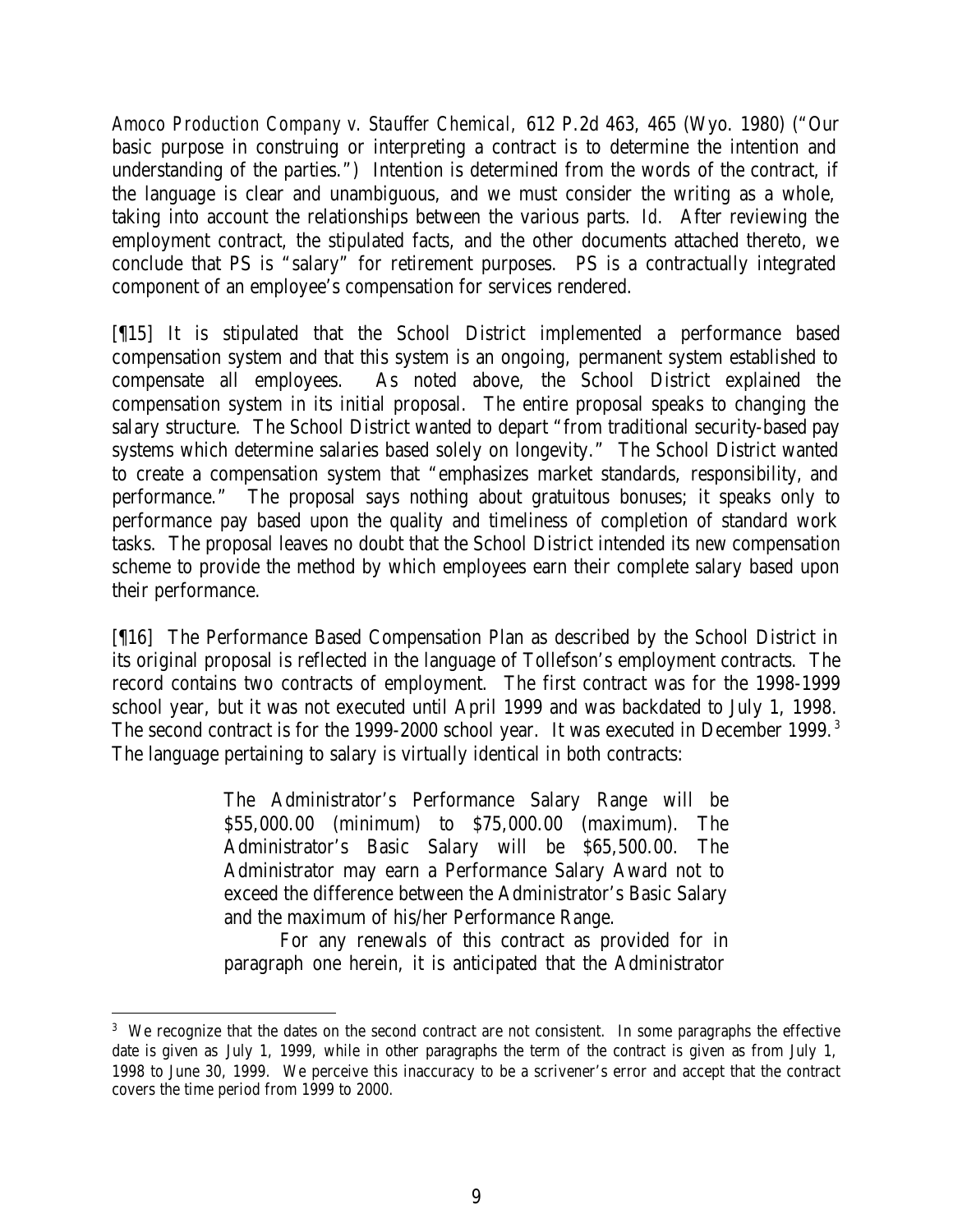|                | Evaluation Evaluator(s) | Evaluation | Evaluation           | <b>PS</b>  |
|----------------|-------------------------|------------|----------------------|------------|
|                |                         | Period     | Communicated Awarded |            |
|                | Superintendent          | Jul-Sept   | October 31           | N/A        |
| $\overline{2}$ | Supt./Bd.Com            | Oct-Dec    | January 31           | January 31 |
| -3             | Superintendent          | Jan-Mar    | April 15             | N/A        |
| $\overline{4}$ | Supt./Bd.Com            | Apr-Jun    | June 15              | June 30    |

will be evaluated four times a year to provide feedback on his/her performance as scheduled below.

The Superintendent and Board Compensation Sub-Committee will determine the Administrative Performance Salary Award as a part of the second and fourth evaluations for any future contracts. The Performance Salary Award will be paid to the Administrator in accordance with the above schedule.

[¶17] The language of the employment contract implements the performance salary system as outlined in the School District's initial proposal. The employment contract provides for a base salary and a performance salary. As the contract notes, the employee's performance is evaluated four times a year. The performance salary is awarded as a part of the second and fourth evaluations. While perhaps it could have been written more distinctly, it is nevertheless clear from the language of the contract that the award of performance salary is directly tied to the individual performance of the employee.

[¶18] Further, as the system is implemented, the performance of the employee is evaluated according to objectively defined criteria. The work plans in the record are very specifically individualized to Tollefson. As the Board found in its order, "[t]he work plan shows the tasks assigned, the task leader, the start date, the end date, success criteria/measures and state/national standard, as well as the [School] Board Goal Priority." Each work plan consists of over thirty tasks that are specifically assigned to Tollefson. Other tasks for which Tollefson has administrative oversight responsibility are also listed. These work plans are the foundation for the award of performance pay. Tollefson's requests for performance pay directly mirror the work plans. The requests are comprised of the tasks listed in the work plans, the status of each task, and any comments with regards to the task's completion. Thus, the awards of PS were expressly linked to Tollefson's services personally rendered and meet the definition of cash remuneration.

[¶19] On appeal, the Board adamantly argues that this Court should not consider the work plans or the requests for performance pay because there is no direct evidentiary link between these documents and the award of performance pay. Indeed, in its order, despite acknowledging the work plans and requests, the Board found that "[t]here is nothing to show that the remuneration was carefully tied to actual services rendered." In reaching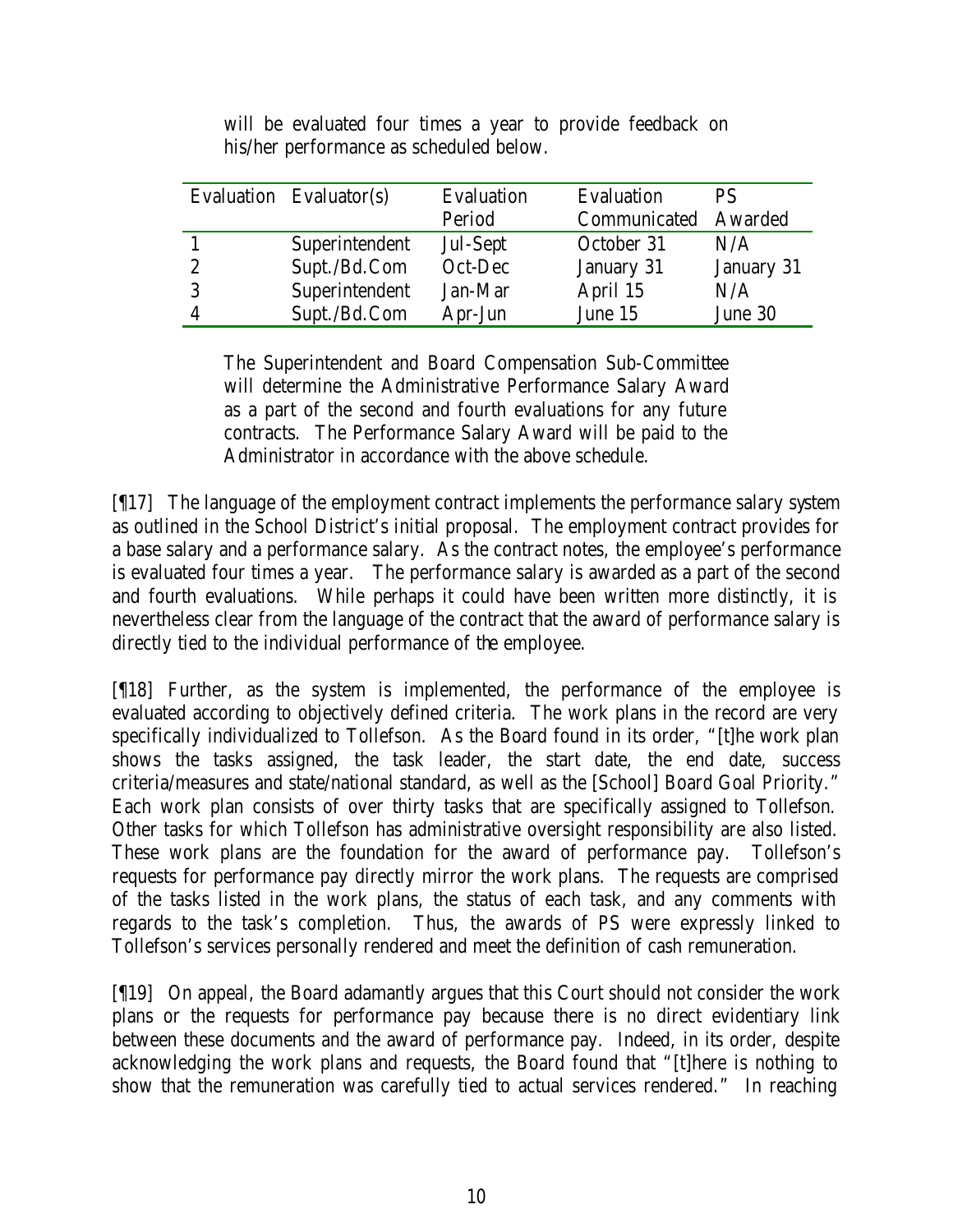this conclusion, the Board viewed the evidence before it too narrowly. While no direct evidence was presented expressly linking the work plans and requests for performance salary to the award of performance salary, the documentation in this case is closely related. The relationship should not be ignored.

[¶20] It is appropriate to draw reasonable inferences from evidence presented. The School Board presented its initial compensation proposal on November 23, 1998. The first work plan in the record is a work plan as revised on November 29, 1998, within a few days of the proposal. The first request for performance pay is dated March 11, 1999. The first award of performance pay occurred in late March 1999. The employment contract, retroactive to July 1998, was formally executed in early April 1999. The language of the employment contract leaves no doubt as to the relationship between the employment contract and the other documentation. The employment contracts contain "Recitals" that acknowledge that the parties successfully negotiated an agreement and are only now attempting to put it in writing because "the parties have conducted themselves pursuant to the mutually negotiated terms and conditions of this Contract of Employment to each party's satisfaction." Thus, put in context, it is reasonable to infer that the work plans and the requests for performance salary relate to the award of PS as provided for in the contract of employment. The Board erred in not examining these documents when determining the nature of the PS award. The evidence considered as a whole establishes that PS is awarded in direct relation to the individual services performed by the employee.

[¶21] In the instant case, the Board held that PS is a bonus and not salary because:

The Performance Pay Awards are not guaranteed as part of the employee's employment contract. The Performance Pay Awards are not **contractually** due if the goals are met. The Performance Pay Award is determined by the Superintendent and the Board of Compensation Sub-Committee. In addition, it is unlikely that the Performance Pay Award would be paid if goals are not met.

(emphasis in original). Essentially, the Board determined that PS is a gratuitous bonus because PS awards are discretionary, with no specific payment contractually guaranteed.

[¶22] We believe this views the issue too narrowly. Our definition of remuneration in *Mowry* only states that the payment must be directly related to the current employment efforts of the employee. A payment is not disqualified simply because it is discretionary. A payment also is not disqualified because it is offered as an incentive to an employee to achieve specific goals and objectives. Certainly any purely gratuitous payment would be excluded from "salary." Just as certainly, however, any payment that is a contractual "attempt to equally compensate the employee for services rendered" will fall within the definition of "salary."